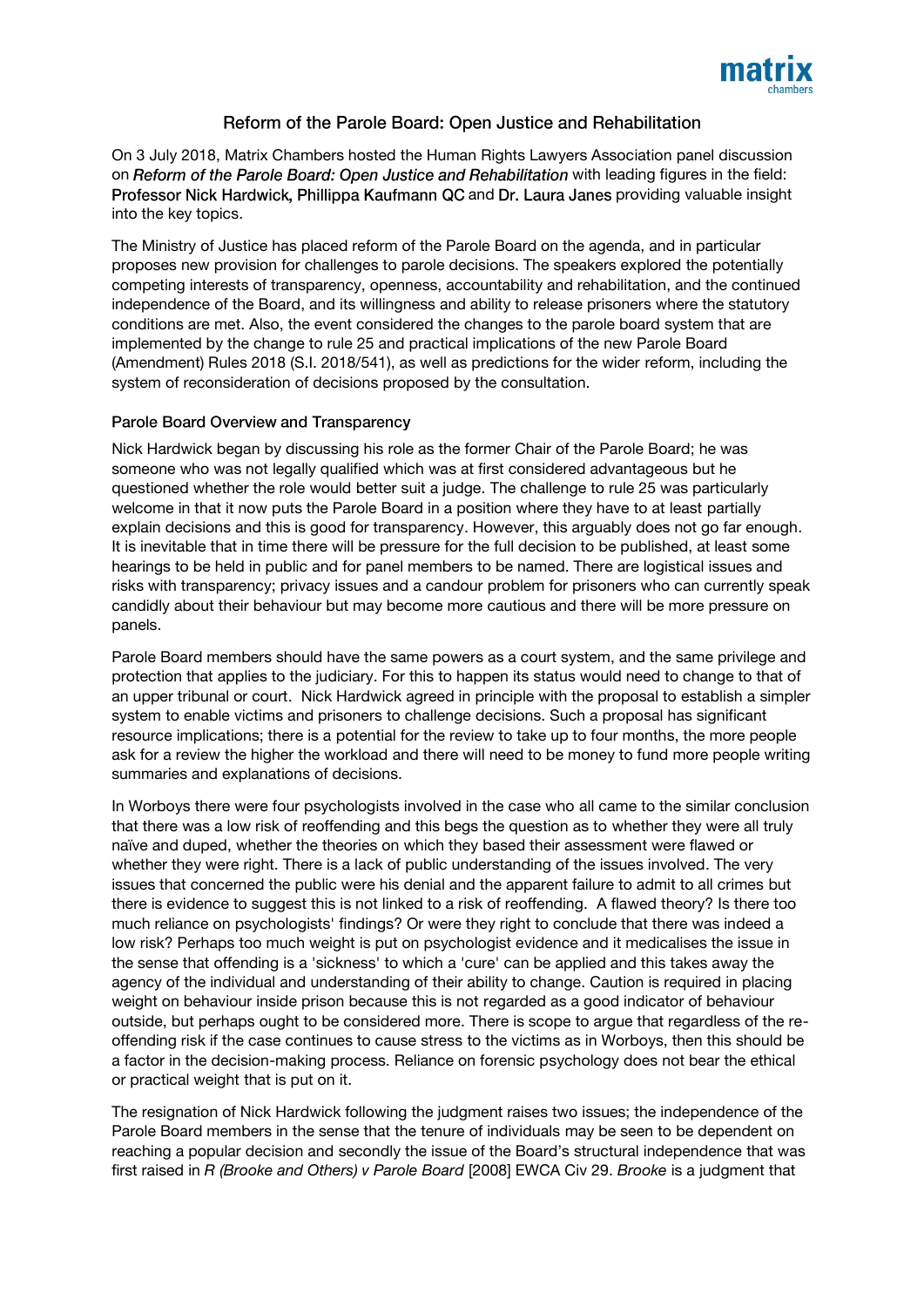

highlighted need for structural differentiation from role of the Home Office/Ministry of Justice in terms of producing the dossier on which Parole Board decisions rest. The dossier on Worboys did not contain the information it should have done (in terms of evidence in relation to his wider offending) and those responsible were not properly held to account. It was the Ministry of Justice who produced the dossier and arguably the responsibility fell upon them to first and foremost gather the relevant material. The judicial review challenge fell back on the Parole Board's inquisitorial powers for gathering evidence and the Board was challenged as a matter of *necessity* due to the Secretary of State's blanket ban on releasing *any* information about parole proceedings being made public. There was no knowledge of how the decision came about and thus how the material had not come to the Parole Board. The judicial review might have challenged the Secretary of State as defendant if that had been known at the start.

## **Lawfulness and Accountability**

It was noted that there had been a distinct improvement in Parole Board decision-making over the years in terms of risk assessments using a proper evidence based process, whereas in the early days a psychiatrist based decisions on the individual's background and there was no test to consider aspects such as a person's characteristics including static factors and those which can change. The problem in Worboys was that the Parole Board decision makers did not stick to actuarial decisions but got stuck with moral imperatives such as whether the person recognises their offending, have they accepted responsibility, are they sorry, can they take responsibility/accountability for what they've done. It was said that Worboys had taken 'full responsibility for [his] offending', and was 'open and honest' and this was what allowed the claimants' representatives a way in to argue that there was substantial evidence showing the contrary – that for example he had raped more than once and his offending predated the breakdown of his relationship in 2005.

In contrast to Nick Hardwick's views as to the reliance on psychologists, Phillippa Kaufmann QC, argued that all efforts need to be put into making the risk assessment more scientific and to educate the Parole Board properly on risk assessment and what is or is not relevant so as to achieve a uniform approach to decision- making. The existing process is inconsistent, indefensible and subjective. Similarly, there needs to be a massive public education programme about relevant risk assessment factors. In so far as the law is concerned the only reason for keeping prisoners detained is that they continue to be a risk, this is the only relevant criteria and for this to be expanded or other there be other considerations then it is something for parliament to consult on.

The consultation set up following the Worboys decision which aims to increase victim participation is unnecessary, costly and detrimental to the Parole Board – which is already under untold pressure. Instead we ought to look to the principle of standing within judicial review as a more appropriate avenue for victims to challenge decisions. Worboys was the first case where victims had ever tried to judicially review a Parole Board decision, and the Mayor of London also decided to judicially review the decision. The Court applied a pragmatic solution looking at how the law had evolved, and said that the standing rule had become more liberal. The test the Court applied is that if there was nobody who had a clear direct interest then you needed to expand standing to allow someone who might otherwise not have standing (see *R v Foreign Secretary, ex parte Rees-Mogg* [1994] QB 552). In Worboys the Secretary of State had obvious standing but did not challenge the release decision, there were fortunately victims who were already involved in a case against the police (*Commissioner for Police of the Metropolis v DSD & Anor* [2018] UKSC 11). If there had been no victims, then that would've left only the Mayor of London to challenge the case and one view is that undoubtedly the court would've allowed the case to proceed given there was such a strong public interest.

Proposals for a second-tier system within the Parole Board, to review decisions on the basis of jurisdiction that is exercised in an upper tribunal are flawed in that these principles are indistinguishable to those applied in judicial review and would thus be no different to what an administrative court does. The new process would apply to prisoners as well as victims, meaning that prisoners would first need to go through this system to challenge a decision and only then if they are still dissatisfied they can go to the Admin Court. Given that the same legal test is applied the